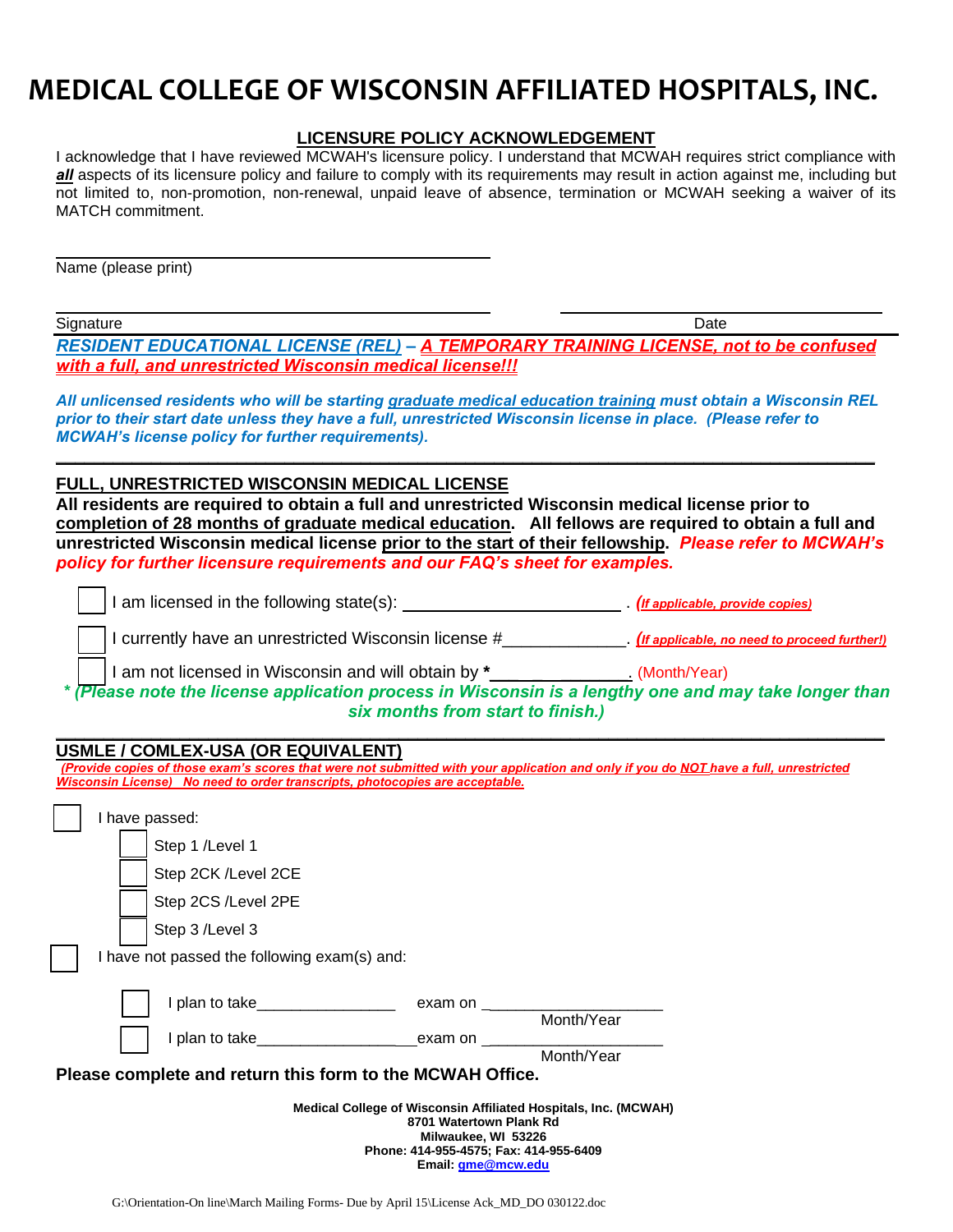## **Medical College of Wisconsin Affiliated Hospitals, Inc.**

## **Institutional Policy**

## **LICENSURE, RESIDENT EDUCATIONAL LICENSE, and DEA NUMBER REQUIREMENTS FOR HOUSESTAFF**

#### **PURPOSE**

The purpose of this policy is to outline licensure, Resident Educational License and DEA number requirements for housestaff in Medical College of Wisconsin Affiliated Hospital, Inc. (MCWAH) programs accredited by the Accreditation Council for Graduate Medical Education.

## **POLICY**

All MCWAH housestaff are required to acquire and maintain proper medical licensure and a DEA number as outlined below:

- 1. Housestaff must obtain a Wisconsin Resident Educational License (REL) by the start of their first year of graduate medical education (GME) training.
- 2. Housestaff must pass Step 3 of the USMLE or of the COMLEX-USA within 6 months of successfully completing one year of GME training.
- 3. Housestaff must possess a full and unrestricted Wisconsin medical license prior to completion of 28 months of GME training. Candidates accepted into a MCWAH fellowship program must have a full and unrestricted Wisconsin medical license prior to beginning training.
- 4. Visiting housestaff who rotate in a MCWAH program must obtain either a Wisconsin Resident Education License or a full and unrestricted Wisconsin medical license prior to the start of the rotation.
- 5. Housestaff must renew their REL or Wisconsin license prior to expiration.
- 6. Licensed housestaff, with the exception of housestaff who are in specialties which do not order and administer controlled substances or who never write prescriptions, must also obtain a DEA number within three months of receiving their Wisconsin license and renew it prior to expiration while in a MCWAH training program. All prescriptions for scheduled drugs must have the DEA number of a physician licensed in Wisconsin. Non-licensed housestaff must have their prescriptions co-signed by a licensed practitioner with a DEA number.
- 7. Wisconsin law requires licensed physicians to complete 30 hours of continuing medical education for biannual medical license re-registration. Participation in a program of graduate medical education for three continuous months satisfies this requirement. Verification of such participation will be provided if needed. (Wis. Admin. Code § Med 13.04)
- 8. Housestaff who do not have a current Resident Educational License (REL) or a current full and unrestricted Wisconsin medical license as outlined in this policy may not work.